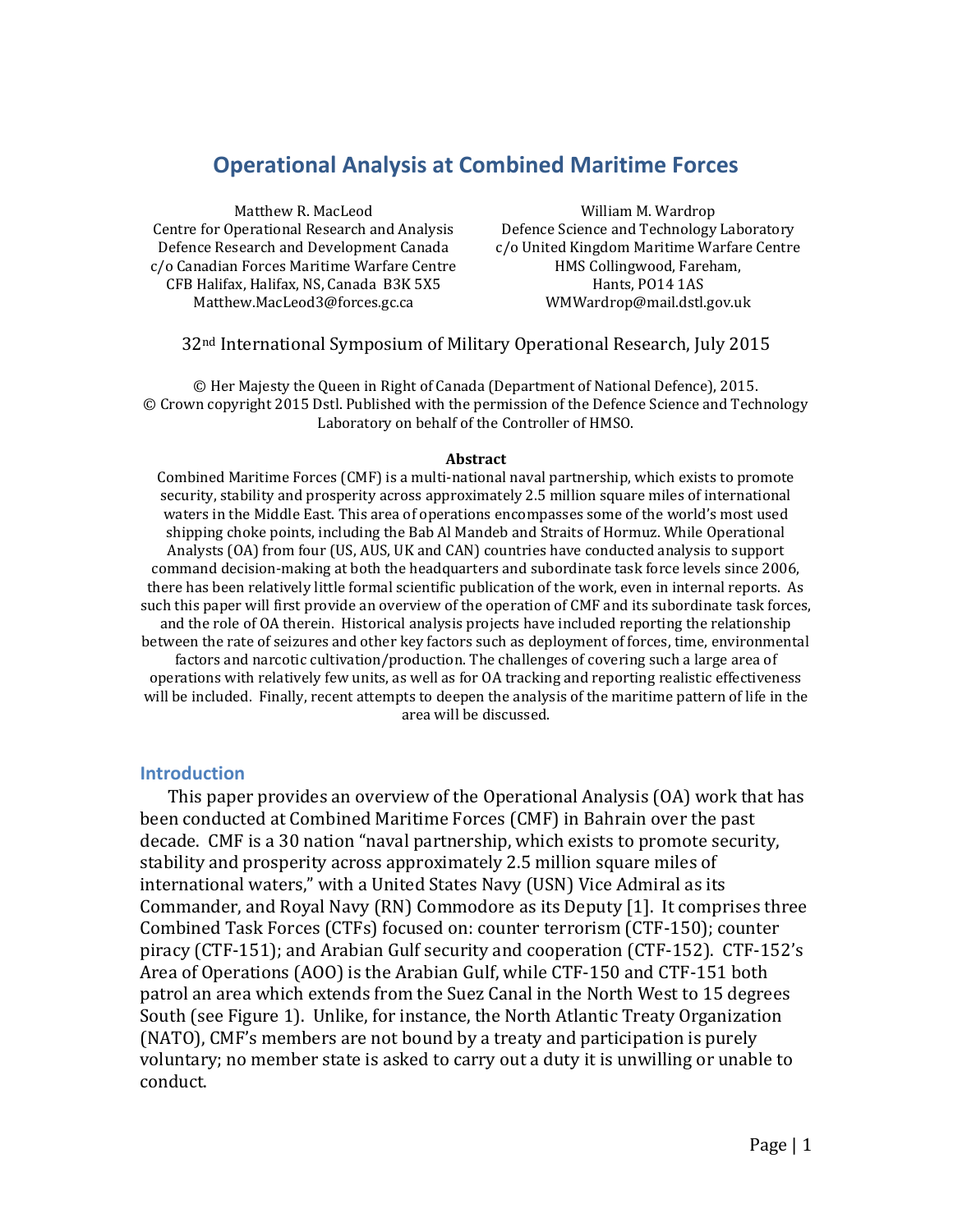CMF was formed following the events of 11 September 2001, in response to United Nations Security Council Resolution (UNSCR) 1373 [2]. Since 2006, analysts have been embedded in various parts of the organization as it has evolved along with its mission. Of the authors, Mr. Wardrop has been involved with CMF since 2006, both through a longer term posting at CMF and providing analysis during periodic visits. Mr. MacLeod recently served as the OA for a joint Canadian-Australian command of CTF-150. They jointly identified a lack of available documentation on the role analysis has played at CMF, which can make it difficult for analysts and their associated Naval staffs alike to understand and plan for the effective use of scientific support. This paper aims to provide members of the community of military operational researchers who may be considering a deployment to CMF with a general guide to the types of analysis that are most frequently requested in this setting. It may also be of interest to researchers with organizations which share common interests with CMF – particularly NATO and the European Union (EU), which also deploy counter-piracy patrols in the same region. Ultimately, as CMF is a very much an intelligence-driven organization, there is scope for analysts to enable that process through better analysis of intelligence and operational data. The authors hope that this paper kindles interest and discussion amongst the operational research community, with the ultimate goal of enabling improved operational outcomes for CMF.



<span id="page-1-0"></span>**Figure 1: Map of the CMF Area of Operations (AOO). IRTC = Internationally Recognized Transit Corridor.**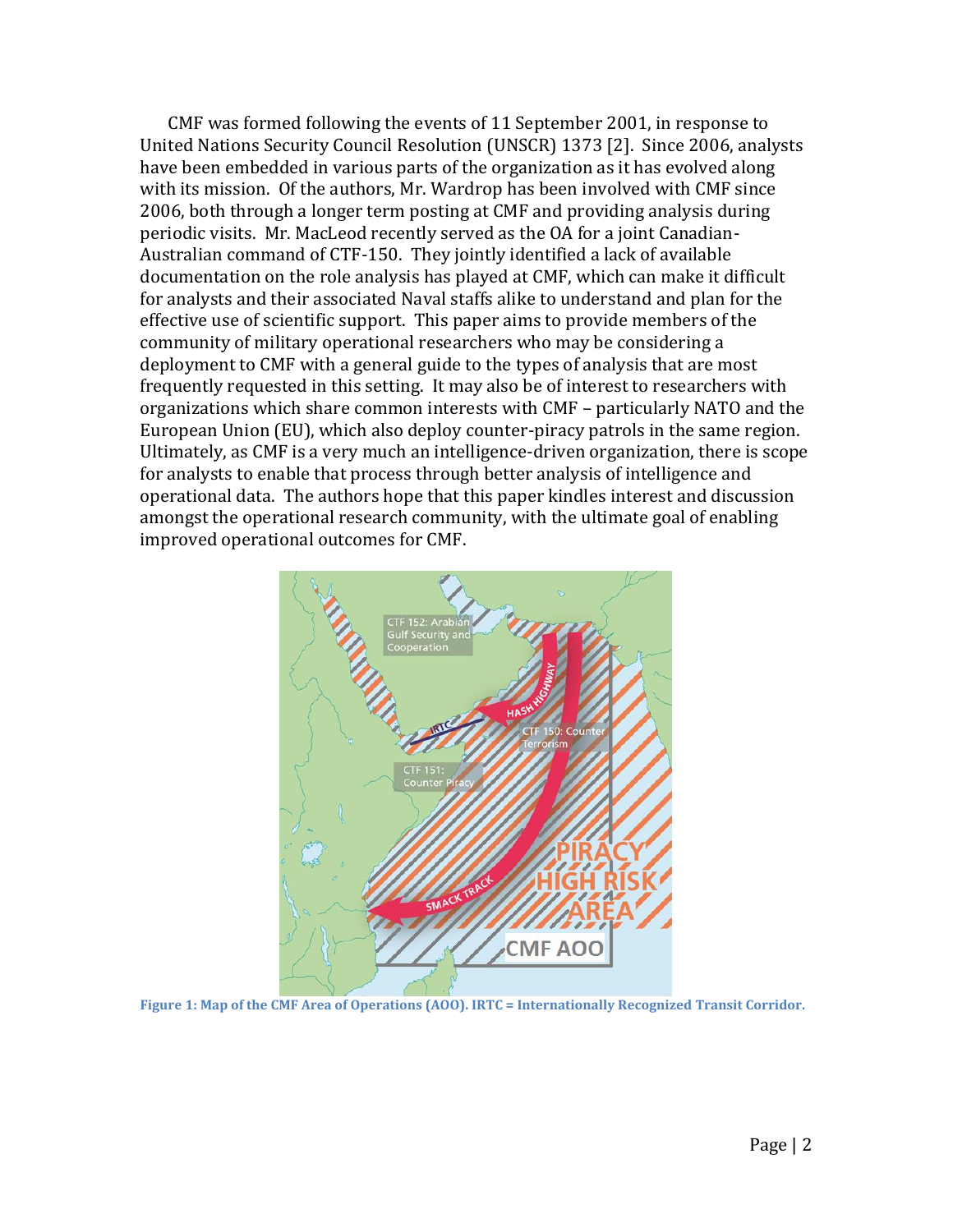#### **Counter Piracy and CTF-151**

l

Ongoing instability in Somalia throughout the late 1990s and early 2000s created the conditions and the motivations for piracy to flourish. Following sporadic attacks in the early part of the millennium, Somali pirates began to successfully capture major vessels in 2005, ultimately leading to the adoption of UNSCR 1816 in June 2008 authorizing foreign naval vessels to enter Somali territorial waters and otherwise use 'all necessary means' to repress acts of piracy at sea [2]. Various organizations responded, with CMF announcing the creation of CTF-151 on 8 January 2009 [3]1, NATO instituting CTF-508 patrols under Operation Ocean Shield in August 2009 [4], and the EU Naval Forces (EUNAVFOR) launching Operation Atalanta (CTF-465) on 8 December 2008 [5]. At the time of writing the last successful pirating was in May 2012 (see [Figure 2\)](#page-3-0), although 26 hostages remain.

Analysts at CMF contributed to counter piracy operational planning, specifically through: spatial analysis of piracy attacks; forecasting of piracy risk based on historical rates of attack, density of traffic and weather conditions; and definition of patrol areas in the Internationally Recognized Transit Corridor (IRTC). A simple model was developed to calculate the recommended patrol area size. The method was based on the need for coverage of the patrol area to be dense enough that a military asset would be able to intervene within a critical time period from the start of an attack. The process would involve the warship receiving a distress call from a merchant vessel, then directing a helicopter to the vessel's position. On arrival warning shots were expected to be sufficient to deter the attack. The dimensions of the patrol boxes allowed a typical helicopter to reach the targeted vessel within 30 minutes of a distress call. The warship often could subsequently intercept the pirate vessel. Although this work done in support of CMF is unfortunately only internally documented, if at all, publically available related work done as reachback support to Canadian ships can be found at [6] and [7], and NATO Centre for Maritime Research and Experimentation (CMRE) researchers have also published in this area [8] [9].

The reduction in piracy has been linked to a combination of factors including the presence of CMF, NATO, and EUNAVFOR forces, merchant shipping adoption of the BMP (Best Management Practices) [10], as well as increasing security forces ashore and nascent coast guard capability in Somalia itself. That said, many of the root causes remain, and maritime military presence is gradually reducing (e.g. NATO notes it "now deploys vessels intermittently. During periods without surface ships, maritime patrol aircraft fly sorties and links to situational awareness systems and counter-piracy partners remain in place" [11]) whilst Somalia itself remains

 $1$  The announcement went on to quote the CMF Commander VADM Bill Gortney as saying "Some navies in our coalition did not have the authority to conduct counter-piracy missions. The establishment of CTF-151 will allow those nations to operate under the auspices of CTF-150, while allowing other nations to join CTF-151 to support our goal of deterring, disrupting and eventually bringing to justice the maritime criminals involved in piracy events." This issue of differing mandates continues to be important at CMF.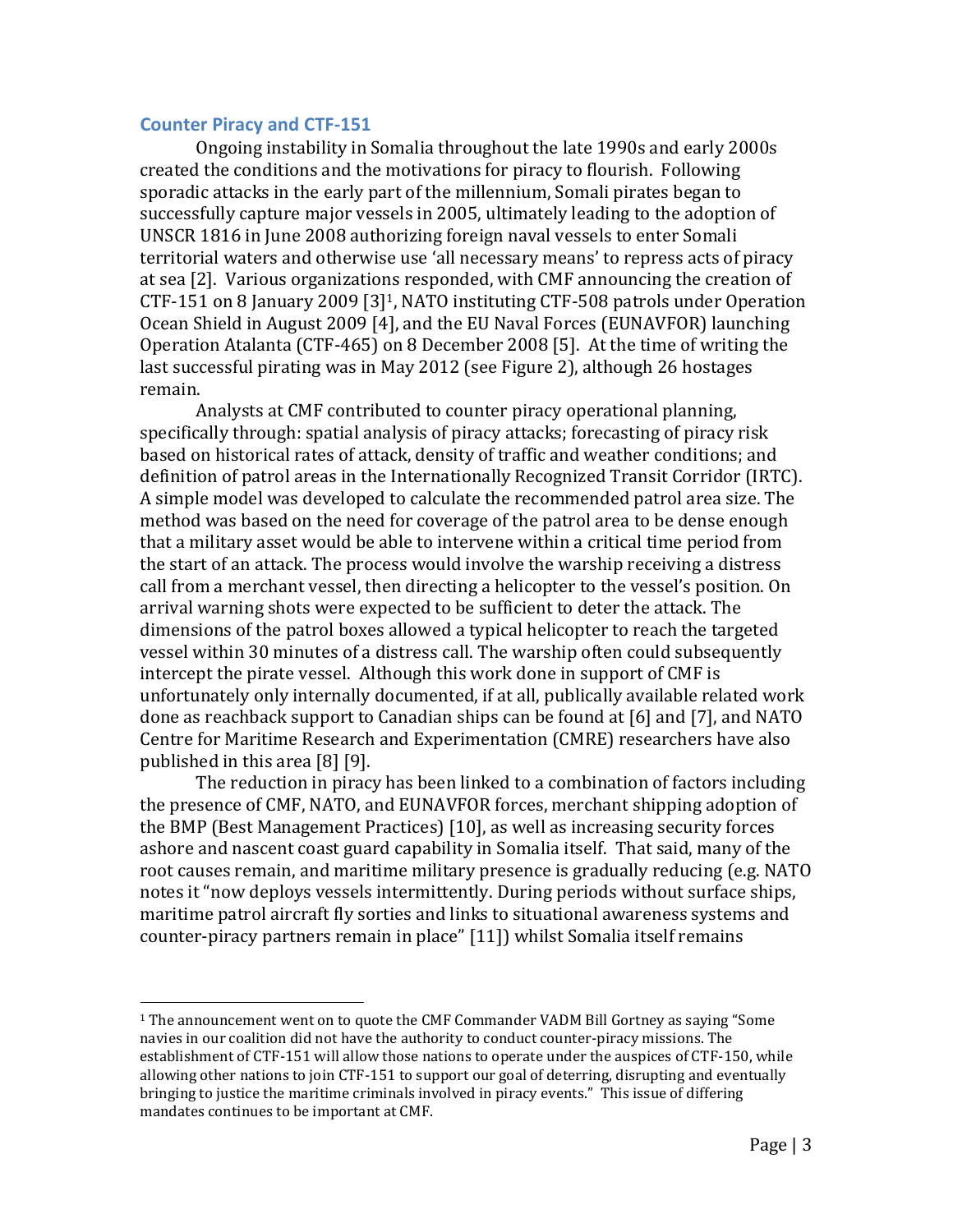unstable. There is thus still room for OA to play a role in counter-piracy analysis, in particular in assessing the factors affecting the likelihood of reoccurrence.



<span id="page-3-0"></span>**Figure 2: Piracy Incidents, 2011-2014 [12]**

 $\overline{a}$ 

## **Maritime Security, Counter Terrorism and CTF-150**

Measuring CTF-150's overall success can be complicated, given its general mission to promote maritime security, and to deter and deny use of the maritime environment for terrorism. Where it becomes more concrete is in its intent to "directly influence events ashore, as terrorist organisations are denied a risk free method of conducting operations or moving personnel, weapons or incomegenerating narcotics" [13]. In recent years the most visible aspect of this has been the interdiction of large shipments of heroin and hashish, but it is important to note that these are being interdicted due to the connection to the funding of terrorism, not as an end in and of itself. Equally concerning is the movement of weapons to aid terrorism, and other trade funding (e.g. charcoal export from Somalia that the United Nations has identified as a major funding source for Al Shabaab [14], also leading to an UNSCR authorizing interdiction [15]).

The majority of narcotics seizures done by CTF-150 occur along the 'Smack Track' and 'Hash Highway' (see [Figure 1\)](#page-1-0). Some fraction of drugs produced in Afghanistan make their way to vessels along the Makran Coast, and from there are loaded into small cargo vessels (often various types of dhows) for onward shipment. Hash is primarily bound for the Arabian Peninsula, whereas heroin reaches East Africa from where it can be 'muled' to Western markets [16]. Amounts seized by CMF are found in [Figure 3.](#page-4-0) 2

<sup>&</sup>lt;sup>2</sup> Whilst this document was being prepared, CMF made its first announcement of seizures for 2015. 981 kg of heroin was seized over six boardings [32].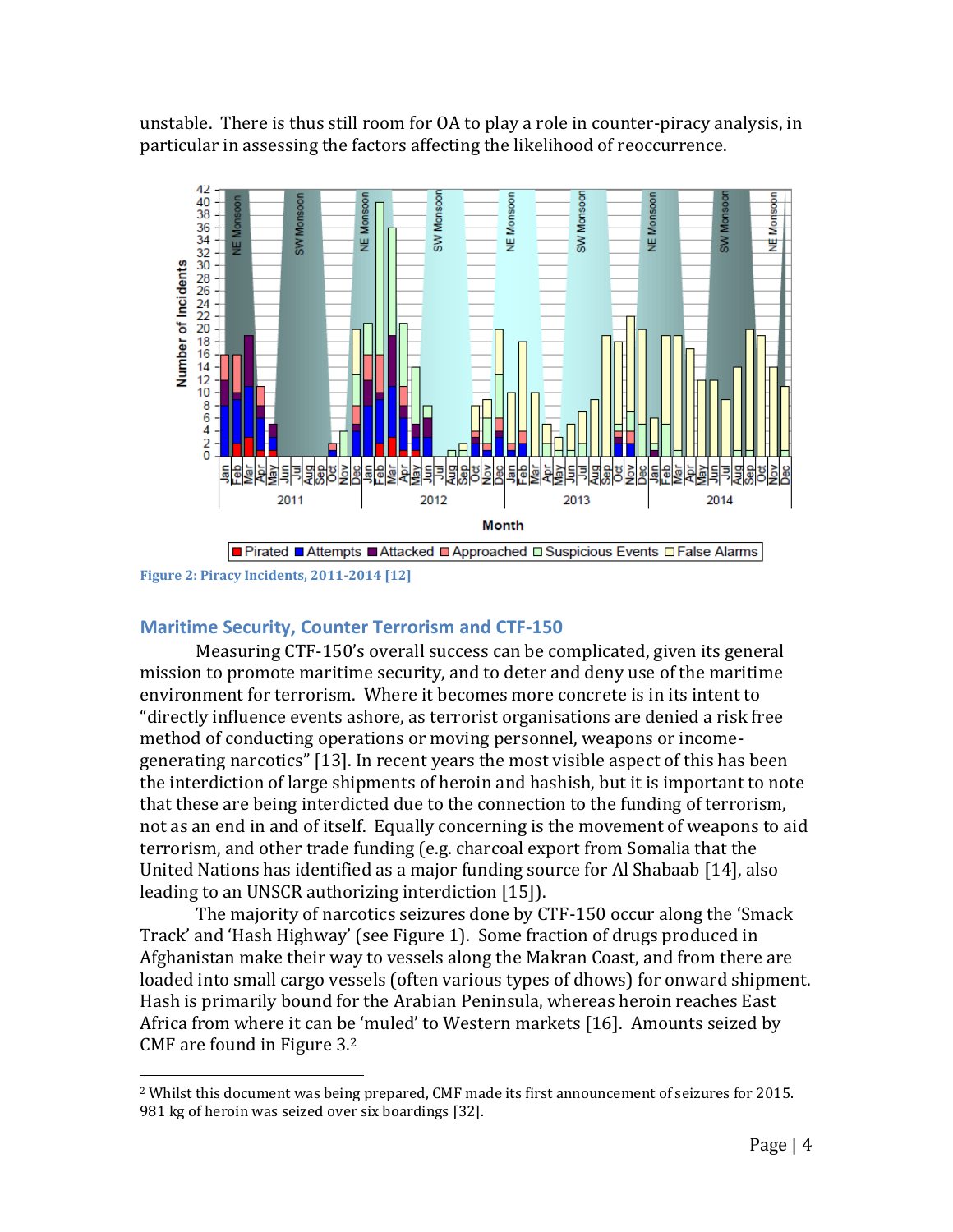

<span id="page-4-0"></span>While the increase in seizures itself is a measure of increased *performance*, as is typical measuring the actual *effectiveness* is more difficult. The most relevant question here is how effective CMF is in deterring the overall trade of narcotics through its AOO.3 Data obtained from the United Nations Office on Drugs and Crime (UNODC) on Afghan opium production was used to generate [Figure 4](#page-5-0) and compared with CMF data in [Figure 5.](#page-5-1) Some important notes before further analysis are: opium is more closely tracked, so only opium and heroin are considered here; area cultivated and opium produced are related but not directly correlated, due to a variety of factors (e.g. weather) affecting production rates; and, it is reasonable to assume that heroin production roughly tracks opium production, but is difficult to establish the exact correlation.

With those caveats in mind, we can then proceed to look at the observed trends. Overall the total weight of heroin seized in the general region has dropped in half since 2012 (to 20 000 kg) while the weight seized by CMF has gone up markedly to 3400 kg. While the overall picture is somewhat grim, it does indicate that CMF is playing an increasingly important role percentage-wise in disrupting the trade. Further, the average size of a CMF heroin disruption was found to be nearly 300 kg, compared to just over 20 kg on average – indicating that seizures may be more efficient than land shipments which have been broken up into smaller amounts.

 $\overline{a}$ 

<sup>&</sup>lt;sup>3</sup> At a more strategic level the proper measure may be the reduction in the overall flow of terroristrelated drug trafficking by any route. However, since CMF's mandate is only to operate on the water outside of territorial waters, it has no direct influence on interdictions on land, and should only be measured on what it has control over.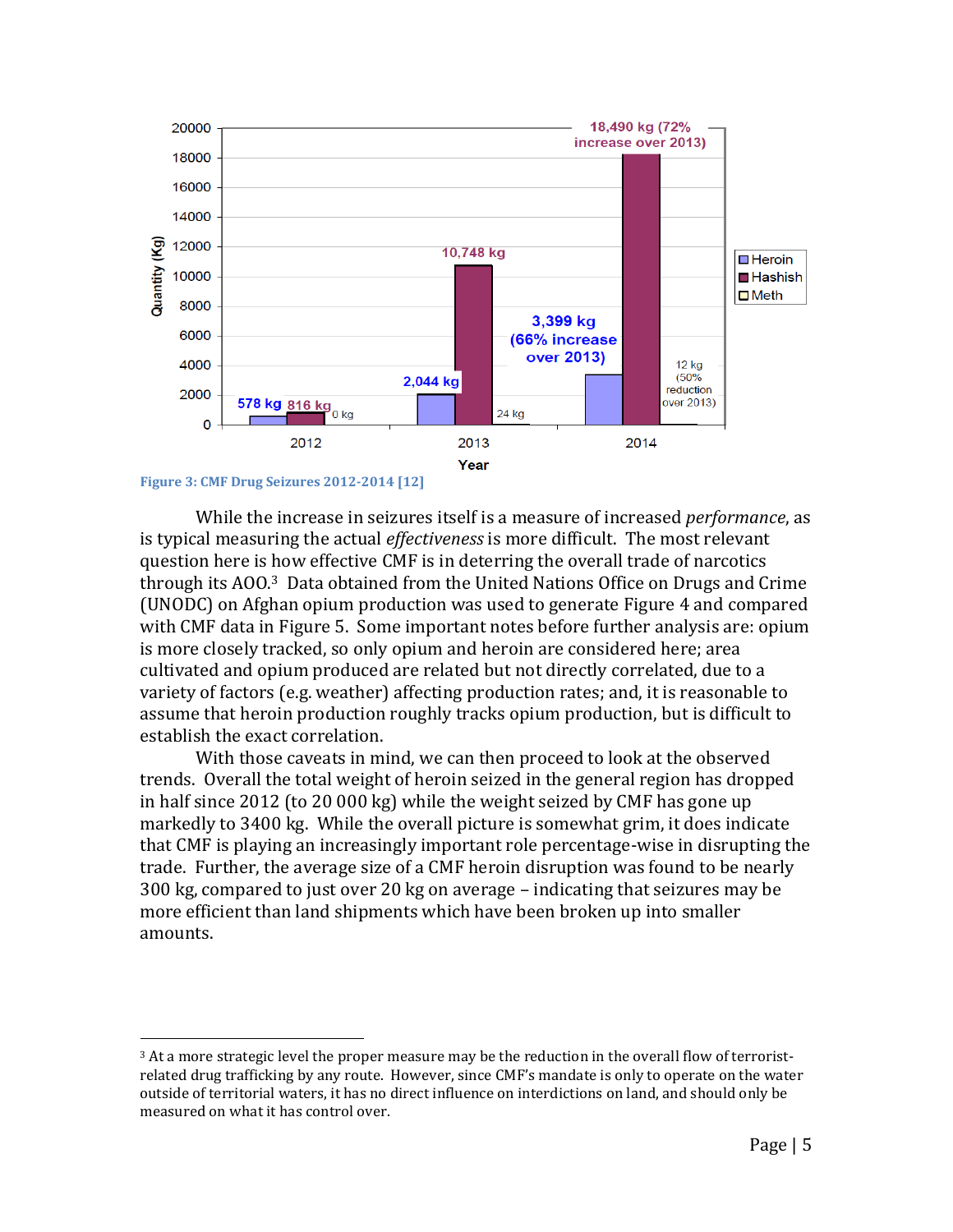

<span id="page-5-0"></span>**Figure 4: Estimated Annual Afghanistan Opium Cultivation and Production 2008-2014 [17].**



<span id="page-5-1"></span>**Figure 5: Regional and CMF heroin seizures 2012-2014. Note different scales.**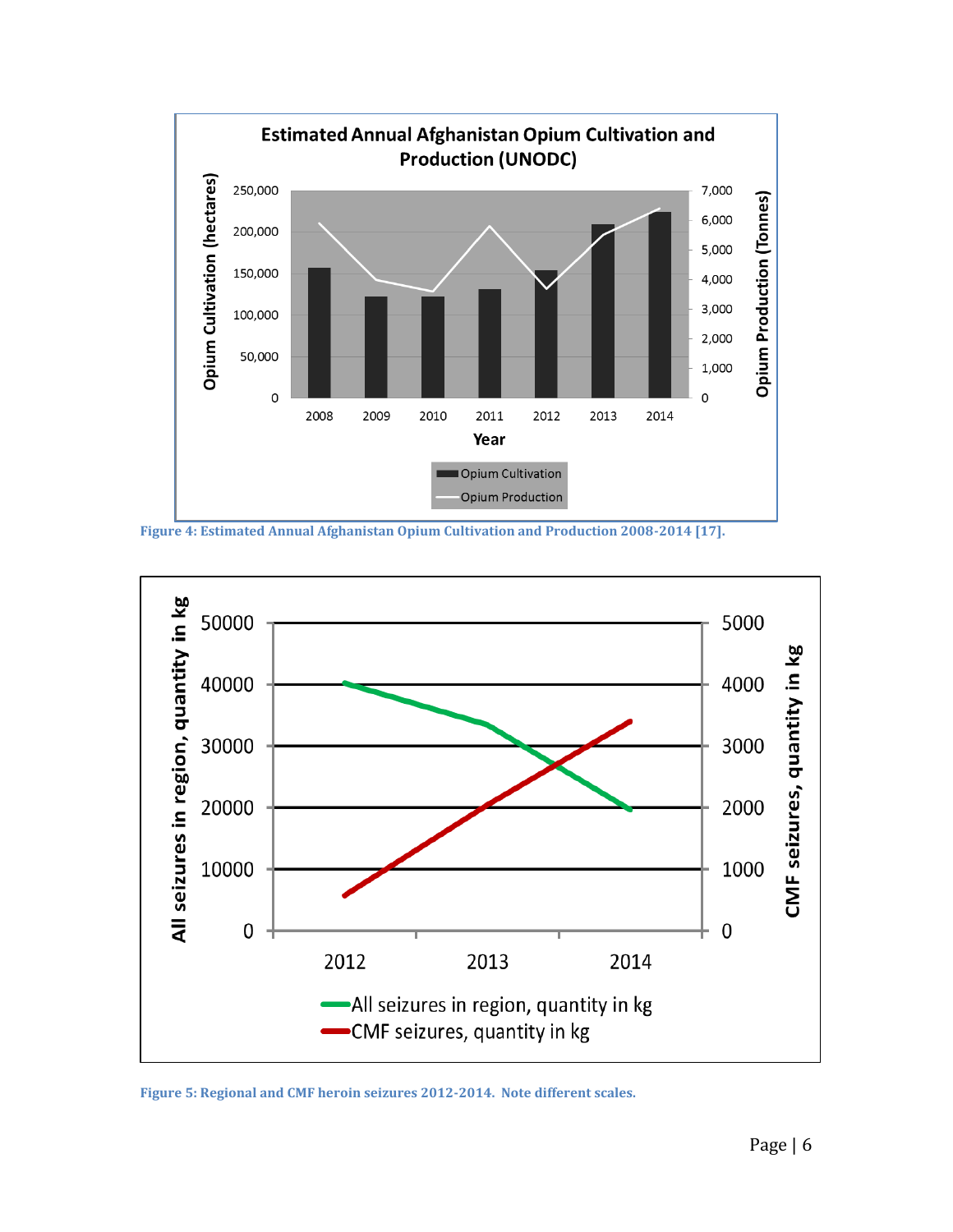To truly comment on the effectiveness and efficiency of CMF's seizures, a number of other factors need to be taken into account, which can be done with varying levels of accuracy and precision. The methodology UNODC uses for estimating overall opium production is quite sound, but estimating how much is related to funding of terrorism is more of a matter for police forces and intelligence organizations, and is sensitive. The same holds for the relative percentage of shipments going over sea and the various land routes, which is only imperfectly known; although there are concerns that the standing down of the NATO International Security Assistance Force in December 2014 may lead to an increase in production and land shipments, the ongoing conflict with the Islamic State of Iraq and Syria (known by various names) and increased border controls set up in response to the flow of refugees may make the overland route to Europe less attractive. When it is released, the UNODC Afghanistan Opium Survey of 2015 may provide insight into how some of these factors have influenced behaviour on the ground.

Whether or not the rate of smuggling across the AOO can be estimated, one could also consider various measures of return on the effort expended by CMF. For instance, one could look at the number of seizures or amount seized for a given number of patrol days by a specific unit, or in a specific area. Even assuming a perfectly accurate measure of the first could be developed, in a voluntary partnership it can be a delicate matter to report on exactly how effective a given ship or nation's contribution might be. Given that the underlying rate of traffic flow is hard to estimate, and that contributions may be for a relatively short period, the perils of reporting effectiveness to that level of detail likely outweigh any benefit they may provide, especially as it would be easy for critics to question whether they were simply patrolling during a period of low smuggling activity. As will be discussed further in the next section, not all assets are created equal, and a given unit may be providing valuable surveillance or other services that would not be directly reflected in seizures. Much more fruitful – and less controversial – has been work done by OA on which locations are the most effective to patrol, as well as minimum persistence to have any likelihood of success; unfortunately these cannot be elaborated upon in detail in this forum.

### **A Note on Force Flow**

Probably the most frequently talked about numbers at CMF are the 'force flow' – defined as the number of ships in support to each task force on a given day. Since contributions are voluntary, force flow often serves as a proxy for measuring the commitment of member nations to CMF. Asset numbers are generally plotted as a rolling average of available assets per day, and reviewed regularly as part of Campaign Effectiveness Assessments. Records are also kept of the name of each vessel and its respective nation, allowing some further analysis to be done.

The regularity with which force flow numbers are discussed and plotted makes them a tempting topic for analysts. It is immediately clear that not all assets are created equal, and both analysts and Commanders have at times expressed interest in developing a more effect or capability based metric. This has been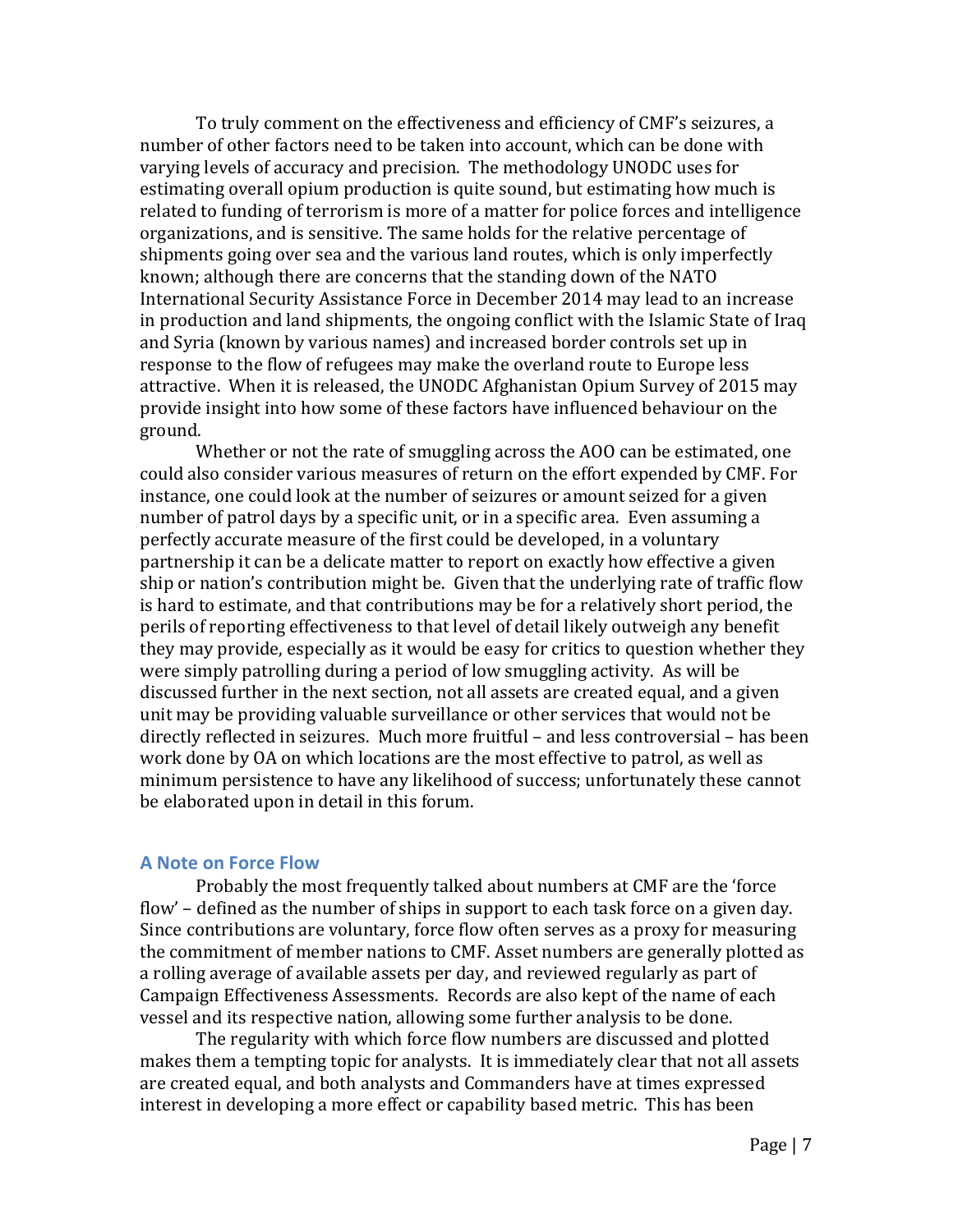complicated not only by the difficulty in representing the large variety of units and their mandate constraints, but also by the much more pragmatic issue of the perceived fairness of judging the relative worth of nations' contributions – particularly in what is a voluntary construct. So while the authors judge that it is unlikely that the presentation of force flow data will move past the current simplistic method, it is useful for an OA who will be spending time at CMF to be familiar with some of the ideas that have been proposed in the past.

Two main branches of thought could be followed: one that elaborates the current system of counting the number of assets assigned with some sort of multiplier or modifier to reflect their capability; and, one that replaces the asset focus with a focus on coverage.

Taking the first branch, it is difficult to conceive of a system of a multiplier system judging relative capability that would be satisfactory and fair, and cover every possible situation, e.g.: would a destroyer be worth 20% more than a frigate? What if the frigate had a helicopter and the destroyer did not? What if one nation's frigate was the same size as the other's destroyer? What if one nation had two of the same ships assigned, but one's helicopter has been upgraded with a longerrange radar and imagery system? It is easy to see that the combinations are endless, as is the potential for dispute. Currently, it is at least tracked whether or not helicopters are embarked, but even that simple record is challenged by considerations of capability and serviceability, and complicated by the increasing prevalence of embarked uninhabited aerial vehicles to also be tracked. One of the more practical and simple methods proposed to modify the current system is to simply subtract out required travel time between port visits from the time devoted to conducting the work of their CTF [18]. While this can work when rolling up statistics over weeks or months, it is unclear how it would be applied to the rolling per-day average.

Looking at the second branch, a relatively simple proposal (again in [18]) is to – at least for specific focused operations – plot the amount of time spent in each of the assigned operations areas, vice transiting between them or other background activity. While CTFs are not always conducting a specific operation, they will generally at least have areas of higher priority. This option is perhaps the least controversial to pursue. However, it still does not really get to the real question of coverage, as again different ships may have wildly different sensor ranges and embarked aircraft. It also does not necessarily account for the difference between a ship in an operations area but simply transitting at high speed, versus a ship truly on station and ready for tasking. As an example, [Figure 6](#page-8-0) shows five ships in support of CTF-150 on a given day: an RN air-defence destroyer, USN patrol boat, an Australian replenishment vessel, a United States Coast Guard cutter, and a USN guided-missile destroyer. Even visual inspection will make clear that these vessels have very different capabilities.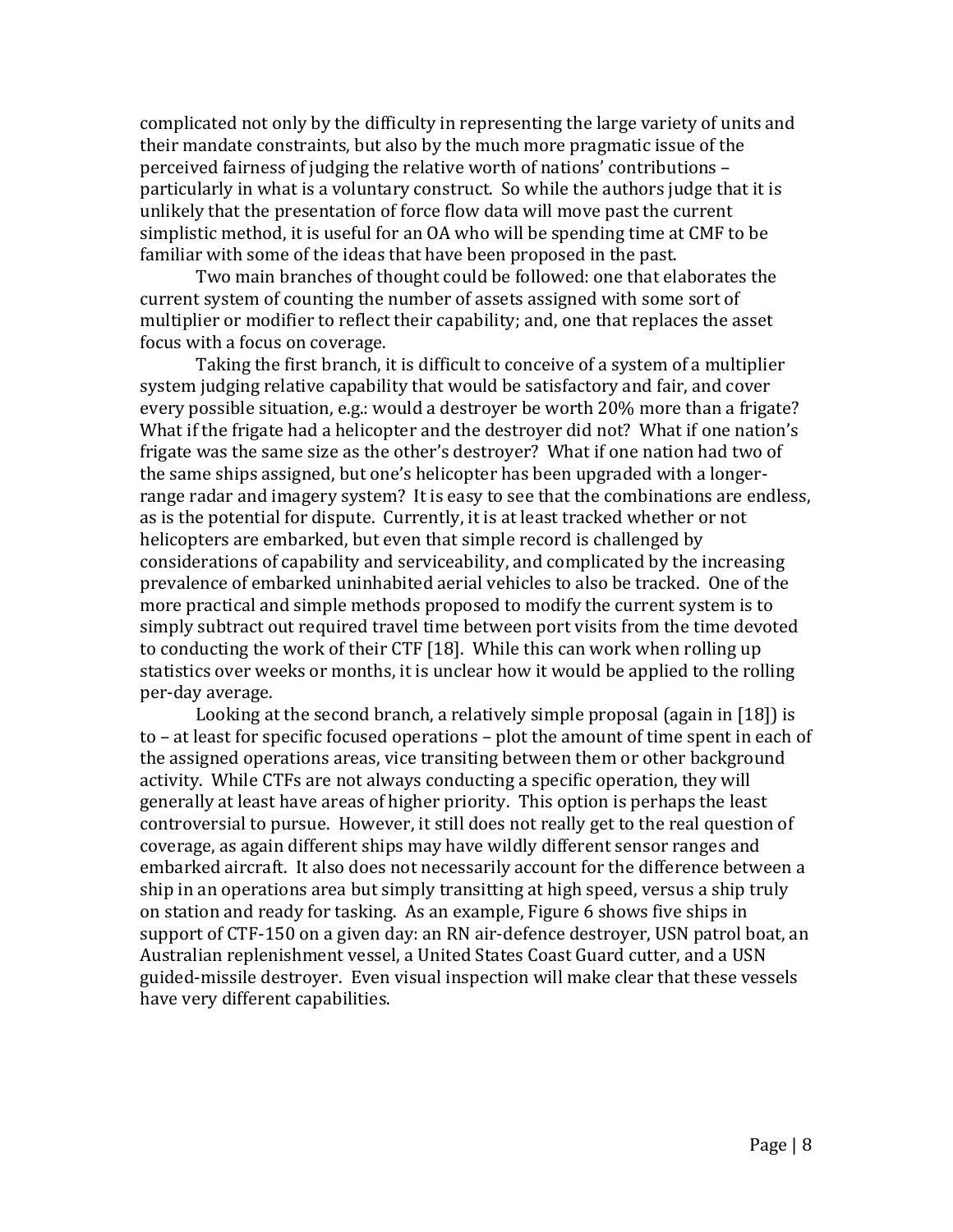

**Figure 6: Foreground to background: HMS Dauntless, USS Firebolt, HMAS Success, USCGC Maui and USS Dewey [19].**

### <span id="page-8-0"></span>**Pattern of Life**

As noted above, a wide variety of units serve in the CMF AOO from various nations. They often may only serve for a short period of time, and so there is a need for products to introduce them quickly to the expected 'pattern of life' (POL) in their area, so they may understand what is and is not anomalous, and what should be reported to their CTF and ultimately CMF. Analysing the existing POL data and considering potential improvements to the collection and analysis process quickly became the primary task of Mr. MacLeod's deployment with CTF-150 [20]. Given Canada's large maritime approaches and relatively small population, making maximum use of limited assets in a large AOO is a familiar and ongoing research problem for many Canadian OAs, which provided many opportunities to connect back with colleagues at home.

CMF officially defines POL as *observable human activity described as patterns in the maritime domain related to the CMF mission at a specified period and location*. That is to say there is both a temporal (e.g. monthly or seasonal) and geographical component (e.g. a given body of water, a given fishing area). While this definition is relatively broad, in the CMF context the collection of POL information has generally been distinct from the process for tracking vessels in the Recognized Maritime Picture (RMP).

Pattern of life information is important in several different contexts at CMF. For CTF-151, it can be seen in [Figure 2](#page-3-0) that there are a large number of false alarms for piracy in a given year – it is important for CMF units to understand what is 'normal' behaviour in these regions both to avoid misunderstanding themselves, but also to be able to communicate that clearly to merchant vessels they encounter. In CTF-150, as smugglers use largely the same vessel types as legitimate traffic,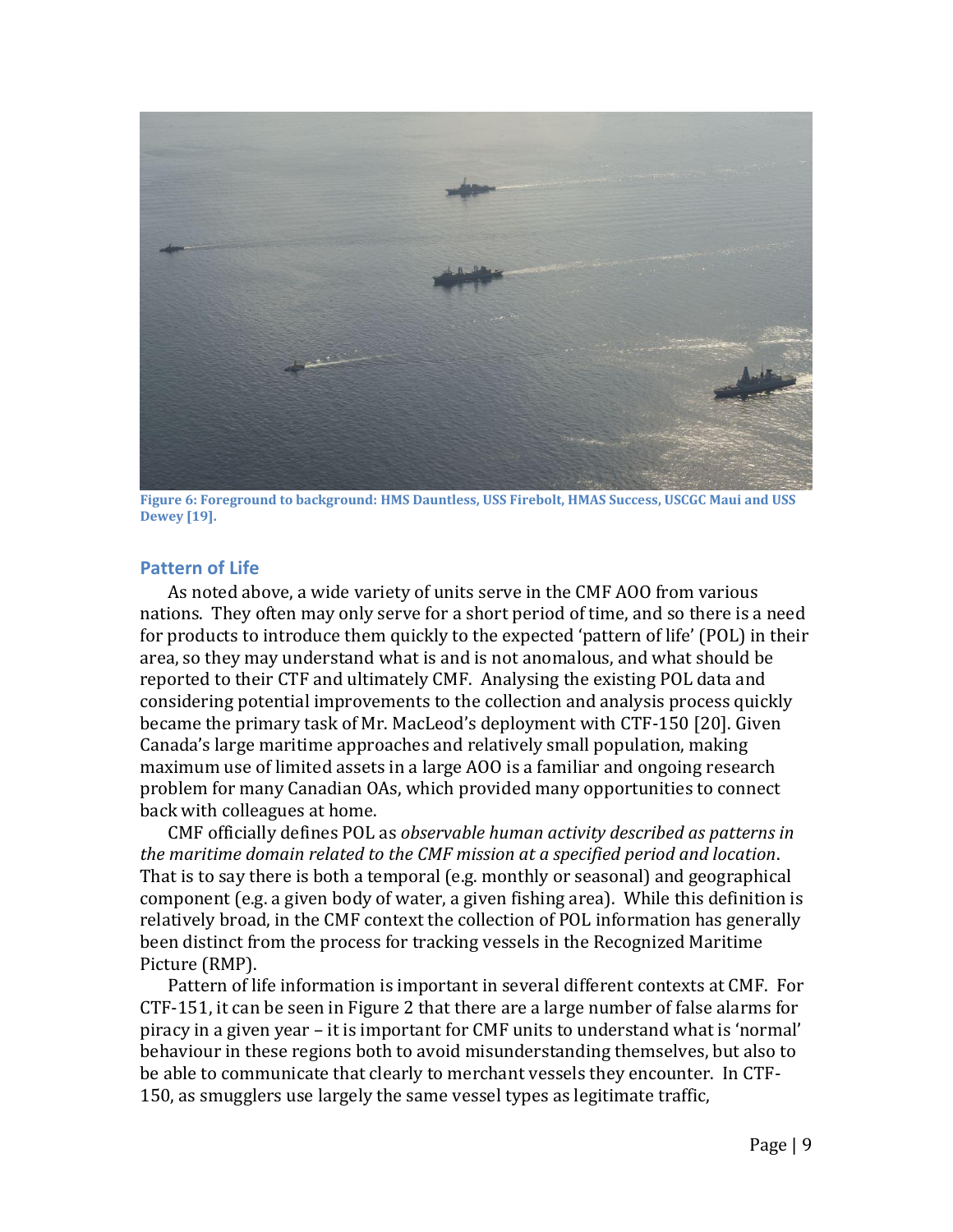understanding signs of aberrant behaviour is more crucial for successful interdictions. In the sometimes volatile surroundings of the Arabian Gulf, it is important for CTF-152 to understand patterns of behaviour, if only to avoid accidental escalation of a routine situation.

There are several challenges inherent to collecting, processing and learning maritime traffic patterns on any scale – many of which are magnified in the CMF context. For instance, a NATO CMRE study using 50 day windows of Automated Identification System (AIS) tracks found that only 40% of Indian Ocean tracks could be automatically categorized and clustered, compared to 70% in the North Adriatic and 95% in the Strait of Gibraltar [21]. From the start, this indicates that even the voluntarily reporting vessels in the region – in general more likely to behave in both regulated and regular ways – follow a wide variety of relatively unique routes. This indicates that even in a world of universal self-reporting categorizing the background picture would be difficult.

What also becomes apparent in a literature search (see e.g. [22], [23], [24]) is that most automated traffic pattern work has been focused on relatively contained areas such as coastal approaches, or even single harbours, and in a defence context one is generally most concerned only with inbound tracks. With its high-seas only mandate, and with over two dozen countries bordering its AOO (only some of which are CMF members), the problem for CMF is to understand traffic criss-crossing its waterspace for any number of legitimate and illegitimate regions. Although the natural chokepoints of the Suez Canal, Bab-el-Mandeb Strait, and Strait of Hormuz constrain routes for transiting traffic in particular, and the IRTC puts additional structure on traffic in the Gulf of Aden, both legitimate (e.g. small fishing craft) and illegitimate local traffic have a large variety of routes available.

There are also practical issues. Canada has for many years been evolving its infrastructure and analysis capabilities (see e.g. [25], [26], [27], [28]) to keep up with the increasing number of positional reports available from space-based and coastal assets – easily running into millions per year. Discussions with Maritime Forces Atlantic personnel indicate that not only is the CMF AOO larger than theirs, but they estimate it has roughly 4-5 times the number of unique vessels in it at any given time. As CMF increases its ability to gather a large number of reports per vessel, they will therefore have an even greater data and infrastructure challenge than Canada.

A further practical issue is the wide variety of reporting units. Most nations conducting their own homeland defence use relatively few types of vessels and aircraft, the crews of which are very familiar with their own region, and which are trained over time to use common equipment and reports in a relatively uniform fashion. These assumptions simply do not apply to CMF units. At the same time a new CMF unit is coming up to speed on the region by digesting past POL information, they must also be brought up to speed on how to report it. Due to the various constraints involved, reports generally must be requested in very commonly available formats – generally spreadsheets and the like. Even though the vast majority of the reported information is unclassified observations, they come in over an operational network, which can then complicate combining the information with other unclassified sources (e.g. ship registries).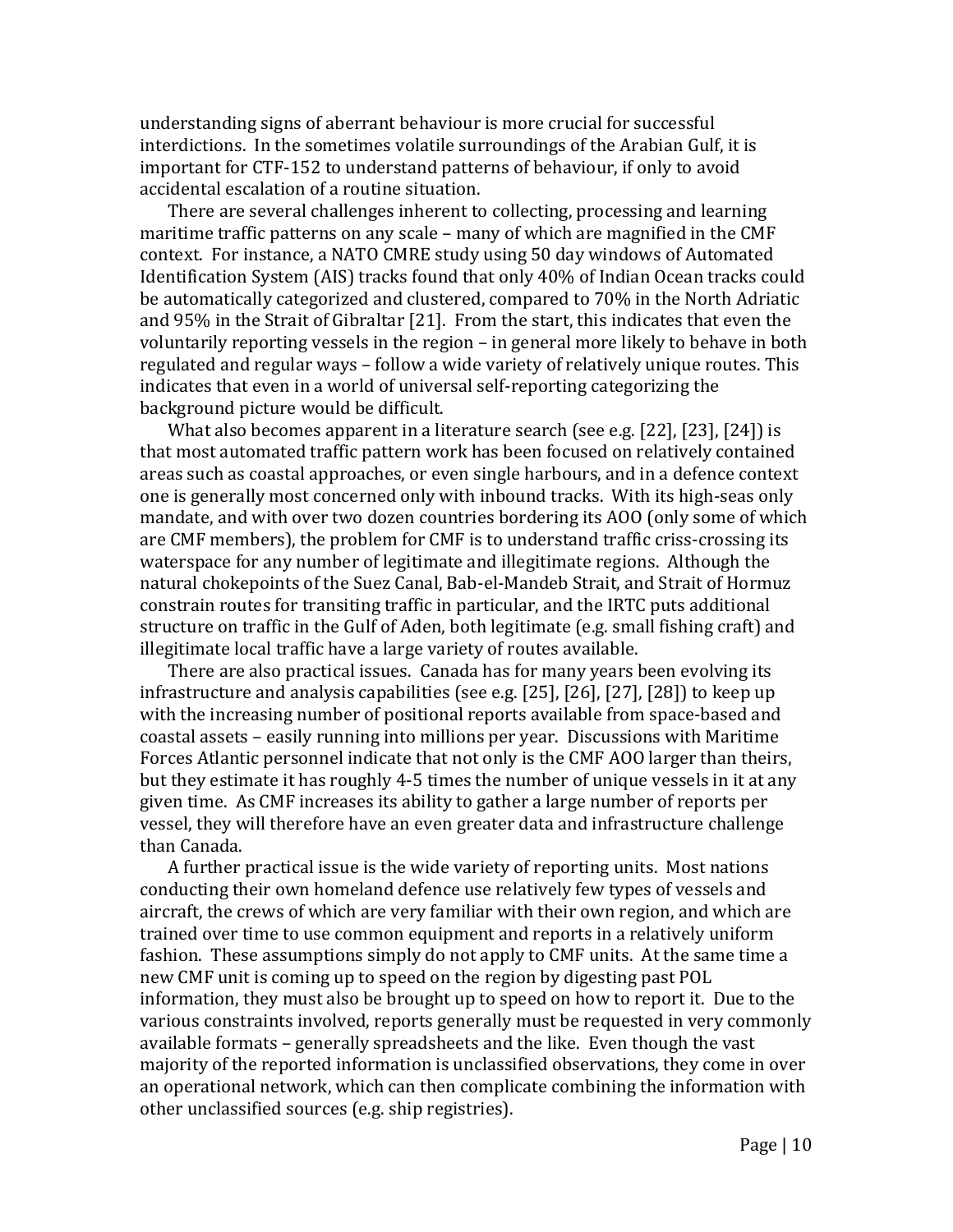In its most recent rotation Canada also conducted a short evaluation of the applicability of space-based radar data to the CMF POL process [29]. One of the primary challenges with current systems is the need to correlate with other sensors in order to achieve an identification. The practical challenges of doing so in some of the crowded waterspaces patrolled by CMF can be seen in [Figure 7:](#page-10-0) the circles represent the distance travelled by a 10 knot vessel in an hour and in ten hours. It is easy to see that even if POL reports from multiple sources are separated by even an hour or two, the ambiguity can be quite high. Many of the vessels in this area are travelling in essentially the same direction and are of similar size, which can stymie even the most advanced matching algorithms.

With all that said, the challenges are not insurmountable, particularly if effective collaborations can be established. The NATO CMRE work referred to above [21] continues to be developed to better learn routes and identify anomalies, and to work on a wider variety of sensor reports. Canadian and NATO researchers also continue to work on the cross-validation of different sensor types in the RMP, including space-based radar, (see e.g. [28], [30], [31]), which could help to better characterize the reports coming in from CMF units and allow the development of probability based estimates of traffic in the region. Also, the Radarsat Constellation Mission (to be launched in 2018) will directly integrate AIS sensors on its satellites, allowing identifying information to be matched directly with radar contacts at the same time and angle.

<span id="page-10-0"></span>

**Figure 7: Example Space Based Radar Detections in the Gulf of Oman. The inner white circle has a radius of 10 nautical miles; the outer 100 nautical miles.**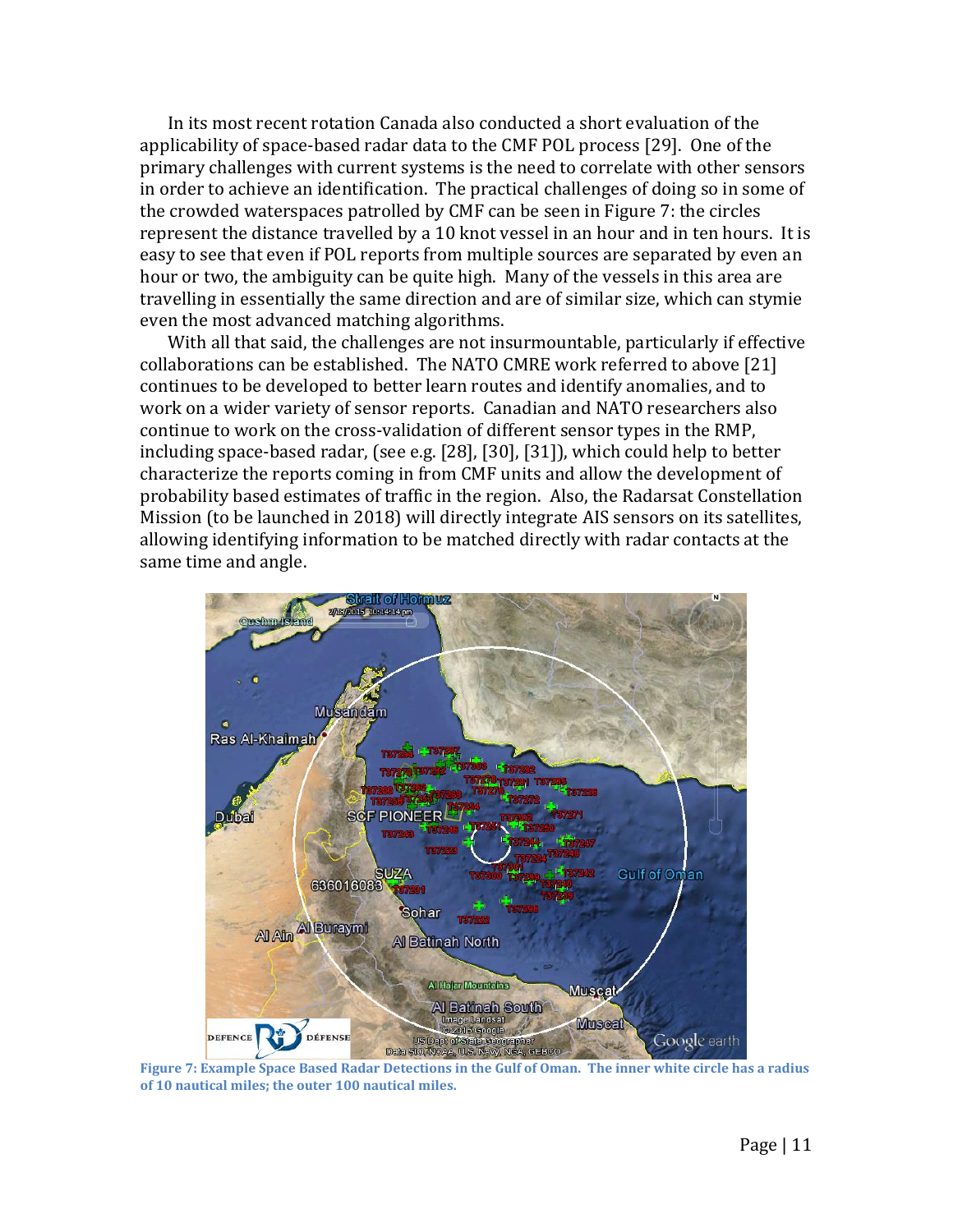#### **Summary**

This paper has given a flavour of the types of analysis that are performed at the Combined Maritime Forces, and where there is room for more to be done in the future. In addition to the more specific examples here, OA informs CMF's processes for campaign assessment as well as setting and reporting on achievement of annual objectives. These reports and trend analyses inform Commanders and their nations when discussing how to allocate assets to CTFs to best meet objectives. In commenting on the work of OA in January 2014 Commodore Keith Blount noted that "the team provided in depth assessment of how CMF has performed in 2014 against the objectives set in the Annual Review Paper." The authors assess that in future years, there is room to further develop the yearly objectives to be more measurable and directly related to mission effect. In addition to the CMF level objectives, each CTF Commander will have his or her own unique objectives, which can often be supported by on the spot analysis.

As with many other military assets, OA can be a limited and sparse commodity in the region. The authors would stress that it is important that analysts communicate across rotations to make best use of limited time in theatre. Although so far the United Kingdom, Australia and Canada have provided analysts to CMF and to CTFs, there are also many other analysts in CMF, NATO and the EU who could be contributing directly or indirectly, either through deployments or remote support, and the authors would encourage them to get in touch.

#### **Acknowledgements**

The authors would first and foremost like to thank all of the operational researchers and analysts who have worked with the Combined Maritime Forces over the years, as they have directly or indirectly benefited from work they have handed down. Mr. MacLeod would particularly like to thank Adam Fairley for being very generous with his time in providing information from his experience the previous year at CTF-150. They would also like to thank Cdr William Peters for his support in preparing this document.

# **Works Cited**

- [1] Combined Maritime Forces, "About CMF," [Online]. Available: http://combinedmaritimeforces.com/about/. [Accessed 13 June 2015].
- [2] G. E. Weir, "Fish, Family, and Profit: Piracy and the Horn of Africa," *Naval War College Review,* vol. 62, no. 3, pp. 15-29, 2009.
- [3] Commander Combined Maritime Forces Public Affairs, "New Counter-Piracy Task Force Established," 8 January 2009. [Online]. Available: http://www.navy.mil/submit/display.asp?story\_id=41687. [Accessed 13 June 2015].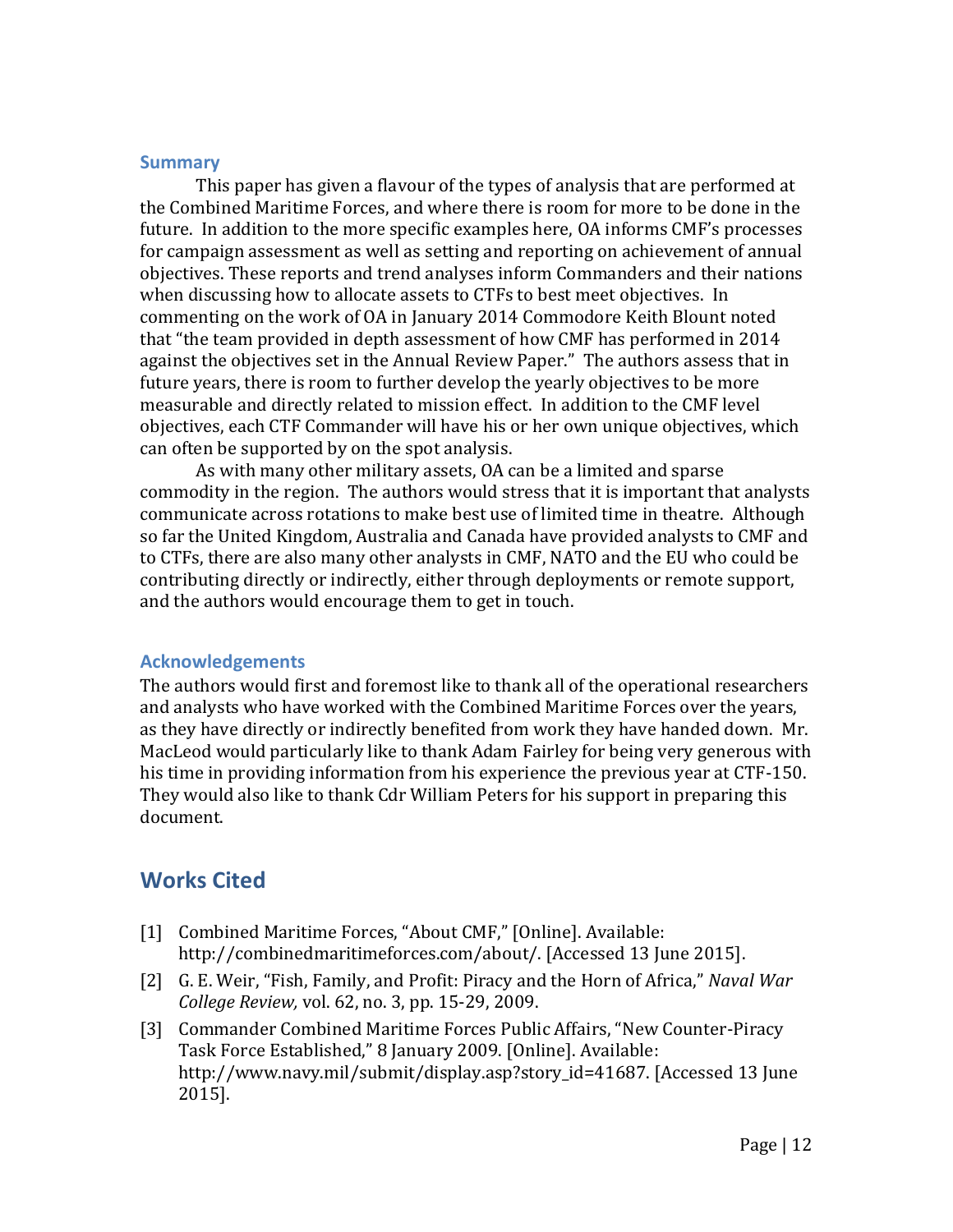- [4] NATO Maritime Command (MARCOM), "MARCOM Factsheet: Operation Ocean Shield," April 2015. [Online]. Available: http://www.mc.nato.int/about/Pages/Operation%20Ocean%20Shield.aspx. [Accessed 13 June 2015].
- [5] EU NAVFOR Somalia, "About Us," Web Design Agency, 2015. [Online]. Available: http://eunavfor.eu/home/about-us/. [Accessed 13 June 2015].
- [6] R. Mirshak, "Ship Response Capability Models for Counter-Piracy Patrols in the Gulf of Aden," DRDC CORA TM 2011-139, 2011.
- [7] A. Wind, "Relocating Vessels of Interest in Maritime Security Operations," in *MORS Blue Water MDA Working Group*, Ottawa, Canada, 2009.
- [8] R. Grasso, P. Braca, J. Osler and J. Hansen, "Asset network planning: Integration of environmental data and sensor performance for counter piracy," in *2013 Proceedings of the 21st European Signal Processing Conference (EUSIPCO)*, Marrakech, 2013.
- [9] R. Grasso, P. Braca, J. Osler and J. Hasen, "Optimal asset network planning for counter piracy operation support, part 2: Results," *IEEE Aerospace and Electronic Systems Magazine,* pp. 44-49, 30 June 2014.
- [10] UKMTO, BMP4: Best Management Practices for Protection against Somalia Based Piracy, Edinburgh, UK: Witherby Publishing Group Ltd, 2011.
- [11] North Atlantic Treaty Organization, "Counter-piracy operations," 26 March 2015. [Online]. Available: http://www.nato.int/cps/en/natohq/topics\_48815.htm. [Accessed 13 June 2015].
- [12] K. E. Blount, "Combined Maritime Forces (CMF) Annual Report," Deputy Commander Combined Maritime Forces, 2015.
- [13] Combined Maritime Forces, "CTF-150: Maritime Security," [Online]. Available: http://combinedmaritimeforces.com/ctf-150-maritime-security/. [Accessed 13 June 2015].
- [14] J. Chopra, N. Argeros, Z. Awad, D. Clancy, J. Gundel, D. Mahtani, J. Roofthooft and B. Taiwo, "Report of the Monitoring Group on Somalia and Eritrea pursuant to Security Council resolution 2111 (2013) : Somalia," 2014.
- [15] United Nations Security Council, *UNSCR 2182,* 2014.
- [16] The Economist, "The Smack Track: Heroin Smuggling is Undermining African Countries," *The Economist,* 18 January 2015.
- [17] United Nations Office on Drugs and Crime; Islamic Republic of Afghanistan Ministry of Counter Narcotics, "Afghanistan Opium Survey 2014: Cultivation and Production," United Nations, Kabul, Vienna, 2014.
- [18] E. Vincent, "Operational Analysis at the Combined Maritime Forces Component Command," DRDC CORA TM 2009-022, 2009.
- [19] Combined Maritime Forces, "Ships from around the world are supporting CMF Maritime Security and Counter-Terrorism Operations," 27 January 2015. [Online]. Available: http://combinedmaritimeforces.com/2015/01/27/ships-